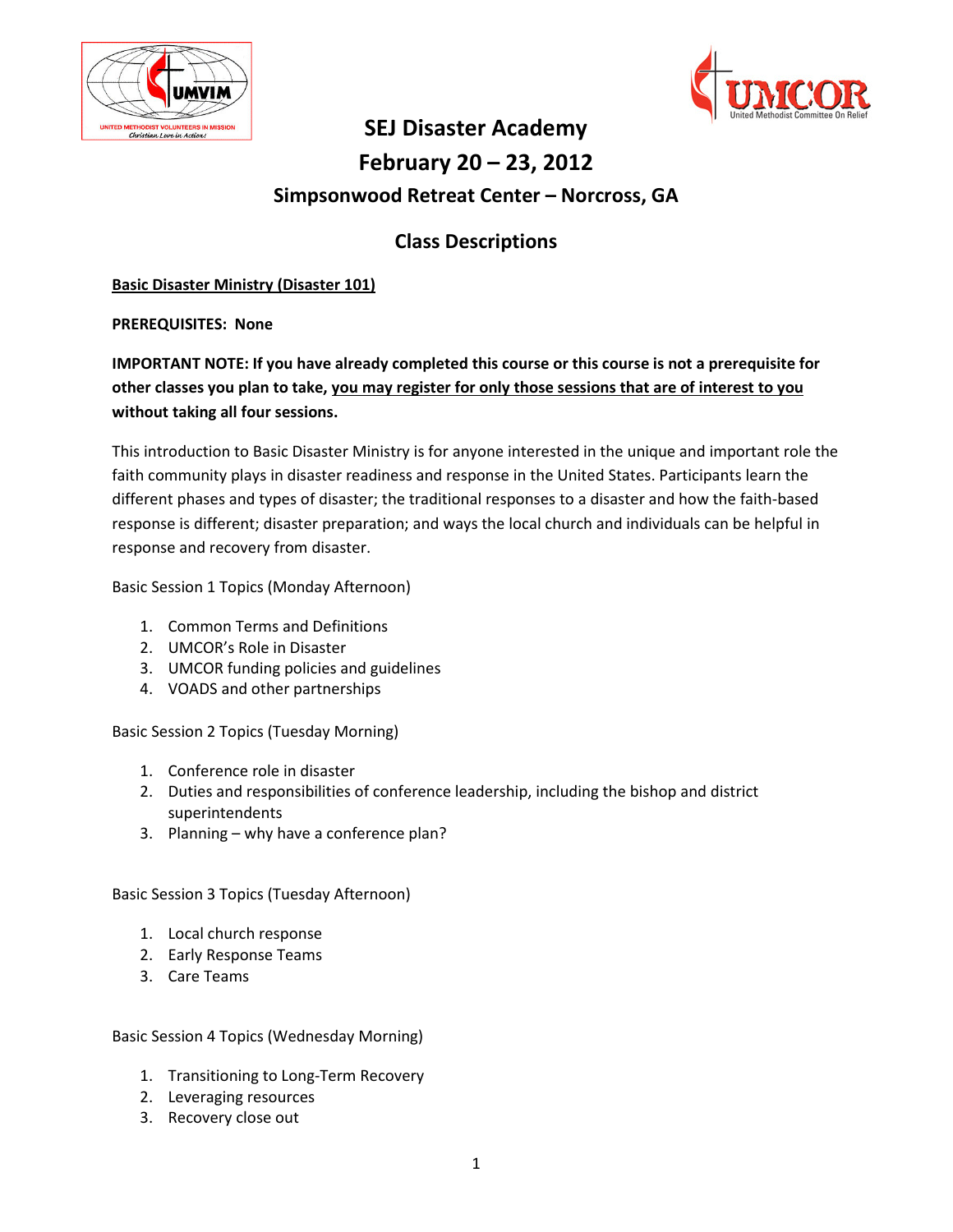## Connecting Neighbors Leadership Training Program (Local Church Readiness Training)

PREREQUISITES: Basic Disaster Ministry and recommendation from your conference DRC. This training is an ideal opportunity for Lay Leaders in a conference. Certification of fourteen contact hours is provided at the end of the training.

IMPORTANT NOTE: Those attending this class are expected to present this program in their conference at least three times within the next 12 to 18 months.

Connecting Neighbors is a Train-the-Trainer Program that teaches conference representatives how to help local churches develop a disaster ministry.

Churches are better prepared to provide a caring Christian response to local disasters if they have prepared their church families and facilities before disaster occurs. Connecting Neighbors addresses the faith community's responsibility in disaster readiness and response and suggests tools to meet individual and community needs.

Leaders are taught how to present the Connecting Neighbors program; how to connect the church to outside resources and to the community's emergency plans; where the church fits in; and how the church can help the community at large.

Participants are given all the tools necessary to present a meaningful program to local churches and to assist the local congregation in developing a disaster ministry.

## Overview of Disaster Case Management

## PREREQUISITES: Basic Disaster Training

This training provides participants with an overview of UMCOR's model for disaster case management. This holistic approach incorporates the unique perspective of the faith community with an understanding of the emotional, spiritual and physical impact of disaster on the survivors. The course teaches the goals and outcomes for disaster case management; how unmet needs are identified; first steps to implementing disaster case management; and how the long-term recovery committee/organization works with the case managers.

## Disaster Team Leader Training

## PREREQUISITES: Basic Disaster Training and ERT Training in the last three years.

This training is designed for those who will lead either an Early Response Team or a disaster recovery team.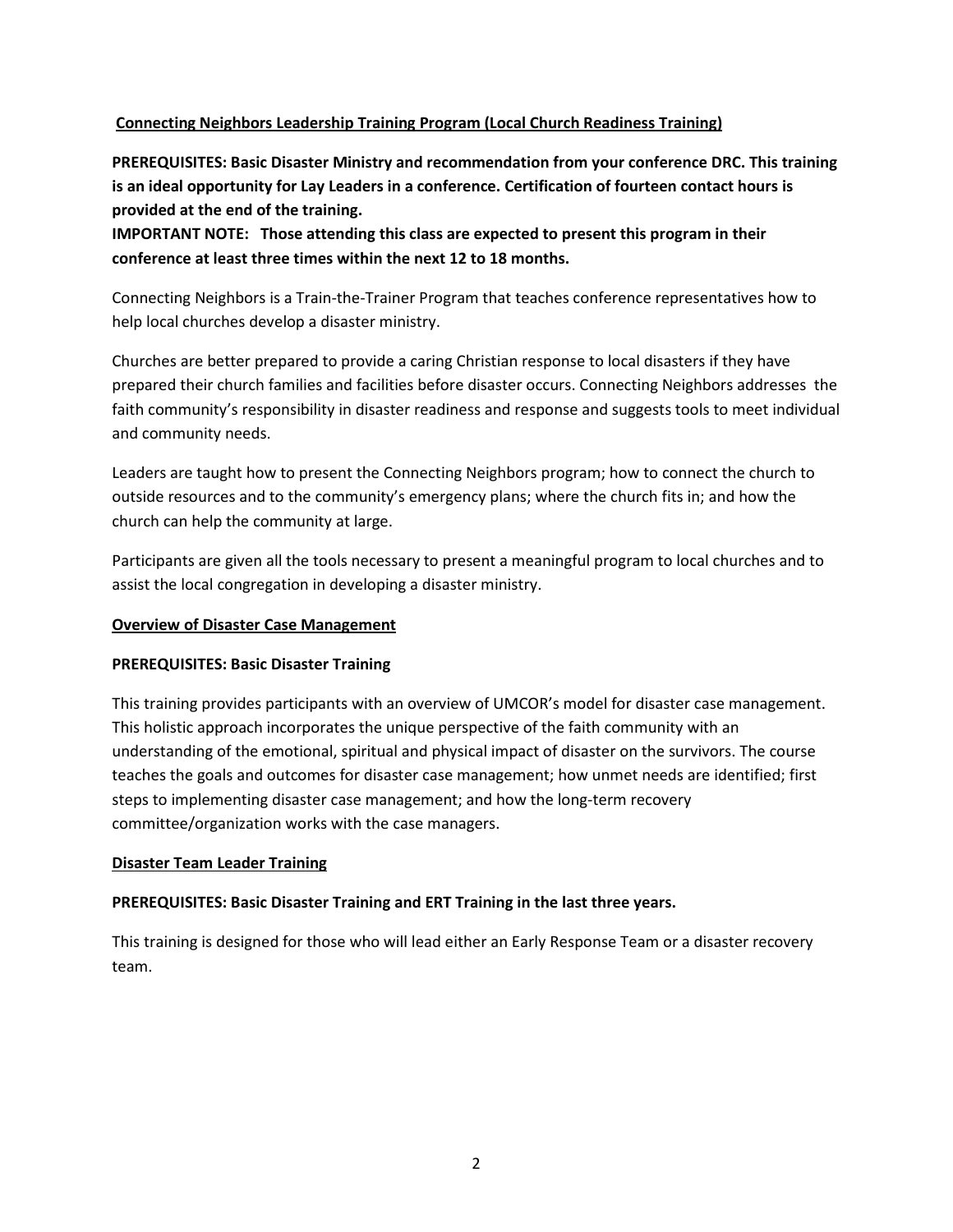## Early Response Team (ERT) Train the Trainer

## PREREQUISITES: Basic Disaster Training and ERT training within the last three years; in addition, participants must bring a letter of recommendation from conference DRC or UMVIM Coordinator.

All Early Response Team classes are taught by UMCOR-trained and authorized instructors. This program prepares those instructors for volunteer ERT training within their United Methodist Conference. This class has a maximum of 12 participants and all four sessions must be completed. In addition, once trained, the potential ERT Trainers will be evaluated in a class setting. ERT Trainers become certified after successful completion of the UMCOR ERT Train the Trainer course AND the UMCOR ERT Trainer Evaluation.

## ERT Site Assessment

## PREREQUISITES: Basic Disaster Training and ERT Training in the last three years.

This class teaches how to assess physical damage to a disaster-affected residence so Early Response Teams can safely access and secure the property. Topics include identifying structural problems that may impact the safety and effectiveness of the team's work, identifying tools for damage assessment and how to talk about the disposition of personal property that may have been damaged by the disaster.

## Volunteer Hosting and Coordination and On-site Management for ERTs

## PREREQUISITES: Basic Disaster Training is recommended

Participants learn how to provide hospitality to volunteers working in a disaster including housing, food, transportation, recreation and affirmation. Participants will also get an overview of the basic ERT, learning the ERT system and guidelines so they can set up appropriately to host and receive ERTs. Special emphasis is placed on permission from homeowners for work to be done, coordination of teams and the tools necessary for setting up and reporting activities. On-site managers are expected to remain for two weeks or more at a location to assist the local community in receiving the help provided by teams responding to the disaster.

## Neighbor to Neighbor Outreach Volunteers

## PREREQUISITES: Basic Disaster Training

Neighbor-to-Neighbor Outreach Volunteers prepares caring volunteers and local church leadership to respond to their neighbors with accurate and timely information about the emerging community disaster recovery as a gesture of care and a sign of hope. Neighbor-to-Neighbor provides a "just in time" opportunity for volunteers to provide short-term outreach and consolidate information for next disaster response steps. Church leadership, coordinated by the conference and district disaster response coordinators, will use a tool kit for training, debriefing and managing information.